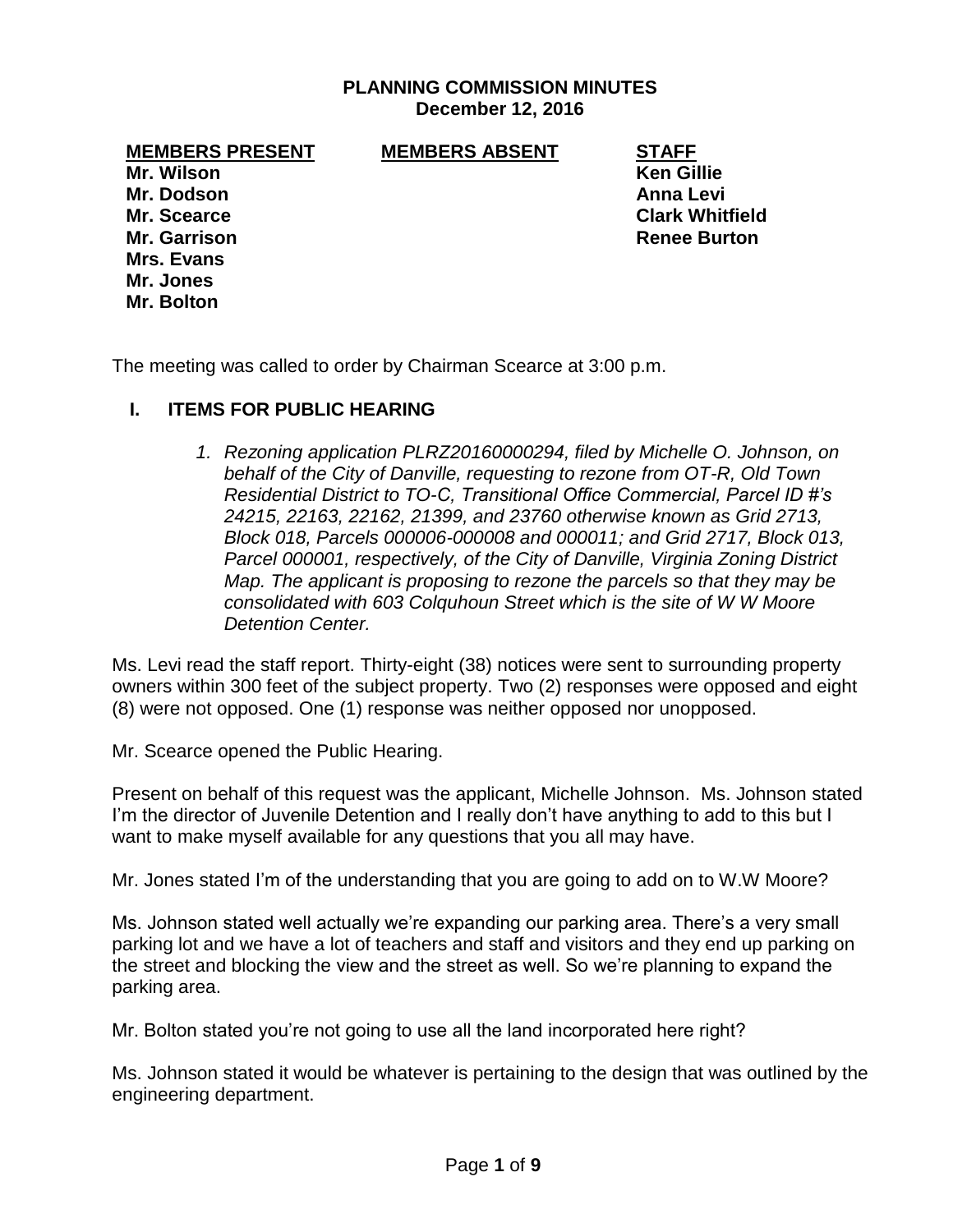Mr. Bolton stated but the parking lot won't take up these whole seven parcels that you're combining?

Mr. Gillie stated the parking lot won't take up all the parcels that they're proposing to combine. They acquired these properties. They submitted a plat to consolidate. The parking lot is shown on the screen which would be at the tables in front of you. It's a small area just to the west of the facility. But no it won't take all the parcels up. It's just for consolidation purposes they all have to show the same zoning classifications.

Mr. Bolton stated will there be a lot of land left?

Mr. Gillie stated yes there will be additional land available.

Mr. Wilson stated is that the plan to keep that greenspace on the other side of that parking lot?

Ms. Johnson stated I assume so per the design that was planned out by the engineering department.

Mr. Wilson stated well right there on that photograph you have a lot of trees and then you have the alley north of that. My only question is if this is a plan to keep that green space there between the edge of the parking lot and that alley?

Ms. Johnson stated yes we have no other plans for anything additionally. The parking lots would be connected with a row of stairs that go from one area to the other parking lot area.

Mr. Carter stated good evening, my name is Haywood Carter and I live at 618 Shelton St. I've been living there for the last 42 years. The only thing that I'm concerned about is that we were told that you could build out there no more. I put on a deck that I rebuilt and the City tried to charge me \$2500. They told me that I wasn't supposed to build it but I already had the deck. They just didn't want me to build it. I had built it so my wheelchair could go out on the deck. What I'm concerned with is when she's talking about putting a parking lot, there's a manhole back there on my lot that is owned by the City. Every year they used to come over there and clean up around it. Now it's not too far from where she talking about putting a parking lot. All I'm concerned about is that you are going to let her build a parking lot. When are you going to come over there and clean up around that manhole? The last time that the City cleaned this manhole, or not manhole but sewer hole, is when I called into the City and it had run over and it ran into the ramp and that ramp runs up onto Monument Street up to that new fire station to Craghead St to the river. All I'm concerned about is you will let her do this right here, why can't you clean up around that sewer hole? That's the only thing I'm concerned about.

Mr. Scearce stated ok Sir, let me just explain, we don't have anything to do with that sewer hole. All we're doing is rezoning the lot for a parking lot. And if you have an issue then who, Mr. Gillie, should he talk to?

Mr. Gillie stated he can talk to me. That's fine.

Mr. Scearce stated you can see Mr. Gillie after the meeting and he can try to address that.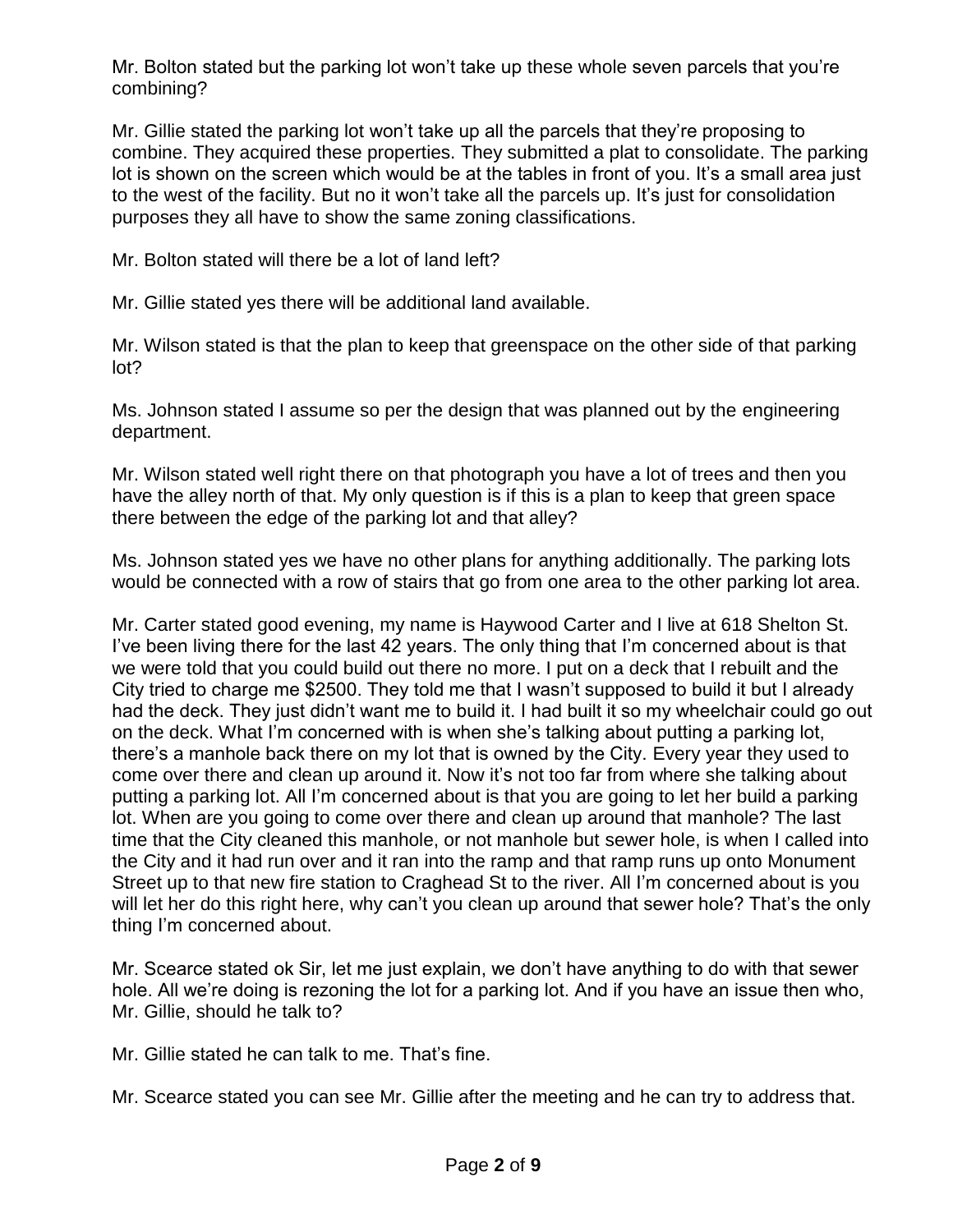Mr. Carter stated wasn't that area rezoned sometime before? Don't any of you remember that? They had a parking lot down there and they had rezoned I think from residential to light commercial. I'm going to agree if she wants to do this but I wanted you to see where I come from. They told us that we couldn't build over there no more. If my house burned down right now, I couldn't rebuild. That's what I'm concerned about.

Mr. Scearce closed the Public Hearing.

### **Mr. Bolton made a motion to approve** *PLRZ20160000294* **as submitted. Mrs. Evans seconded the motion. The motion was approved by a 7-0 vote.**

*2. Special Use Permit application PLSUP20160000295, filed by Keith Walden, requesting a Special Use Permit for a duplex in accordance with Article 3:E, Section C, Item 2 of the Code of the City of Danville, Virginia 1986, as amended at 112 Primrose Place, otherwise known as Grid 1714, Block 005, Parcel 000008 of the City of Danville, Virginia Zoning District Map. The applicant is proposing to build a duplex on the property.*

Ms. Levi read the staff report. Thirty (30) notices were sent to surrounding property owners within 300 feet of the subject property. Fourteen (14) responses were opposed and four (4) were not opposed.

Present on behalf of this request was the applicant, Keith Walden. Mr. Walden stated I'm Keith Walden and I'm the builder. I'm here to answer any questions that anybody may have about the building.

Mr. Wilson stated I have a question. Do you have an elevation?

Mr. Walden stated I do not right now.

Mr. Wilson stated but do you have an elevation for us now?

Mr. Bolton stated the structure that they're saying is 44 by 67, that's about 3,000 sq. ft. for a duplex. Is that heated living space? That would make each side 1,500 sq. ft. that's pretty large. Three bedrooms? Or is there a garage on each end?

Mr. Walden stated that's a garage on each end. They'd be two bedrooms.

Mr. Bolton stated so its two bedrooms but that square footage includes a garage for each side. And you would have a driveway going in?

Mr. Walden stated yes.

Mr. Bolton stated so you wouldn't have a parking lot?

Mr. Walden stated no it's a duplex. There'd be a driveway and maybe a turnoff to park an extra car or something like that. It's not like it's an apartment building. It's a duplex. We're just trying to keep two units on the lot. We just built one right behind it. It was 1,400 sq. ft. and it's a nice house. You know, we actually spent too much money on it. We couldn't sell it because the properties around town sell a whole lot cheaper than what it costs to build this particular house that we built.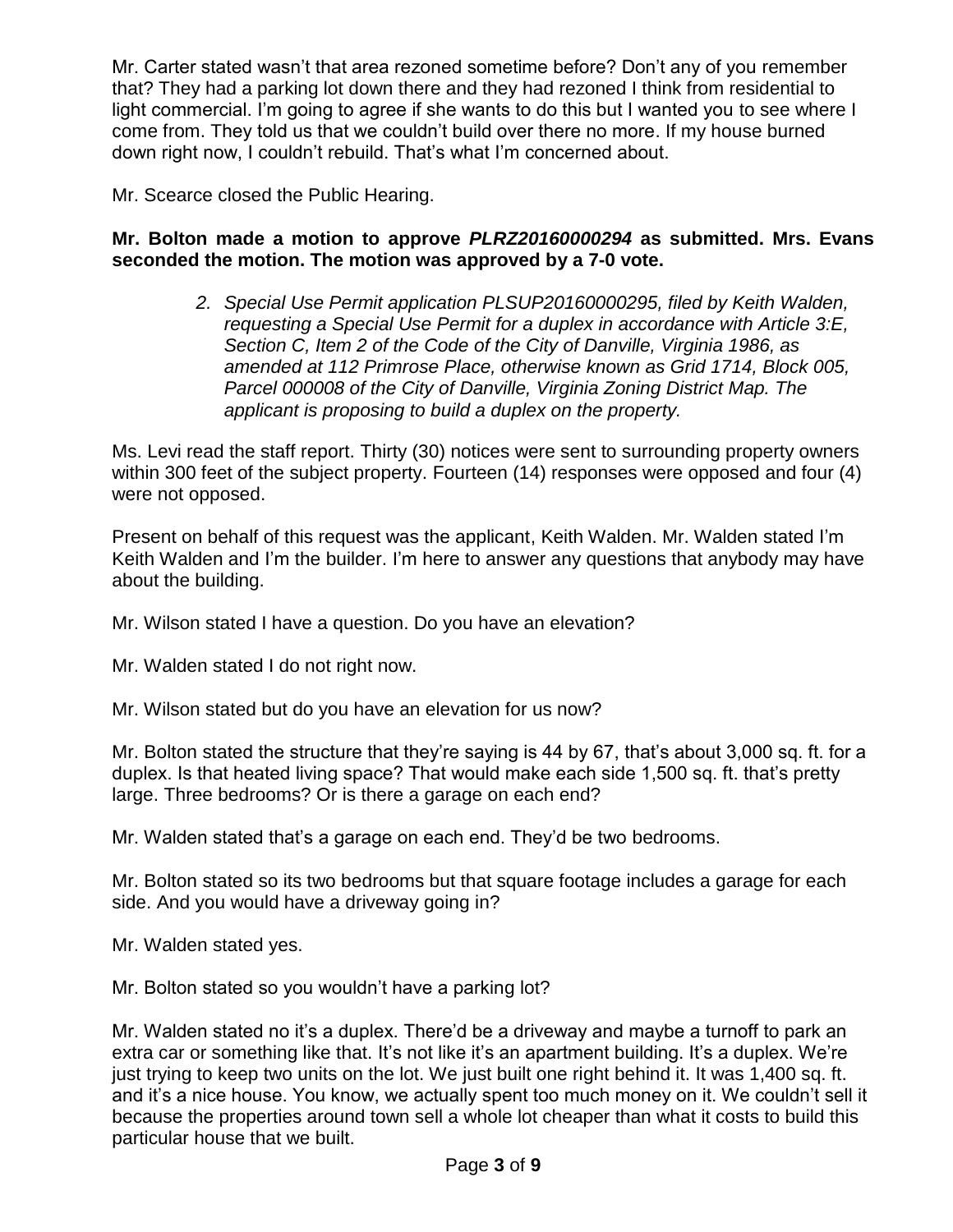Mr. Bolton stated I just thought that was pretty large for a duplex. 1,500 for each side. So I had assumed maybe there was a garage included in that total square footage.

Mr. Walden stated one thing that I was going to bring up is that I have got a map of the street and when you come down the street you have three dorms on Mountain View which comes down and feeds into Primrose. There's an apartment building about halfway down between the dorms and this lot. If you go on down to the bottom where it meets Memorial Drive, I could be wrong, but I think both of those buildings right there are both duplexes or some type of apartment building and across the street there's a big white house that I believe is multifamily living too. I spent 6 months over there building a house so I saw all this but to address some of the responses on the negative feedback here. You know one thing first of all is the City did a housing study for about 80-100,000 dollars trying to figure out what Danville needed and that's what I was trying to do on Stewart Street was meet some of those needs and that kind of turned out to where the cost of redoing the road and utilities made it so that you couldn't do it. It cost too much. This meets some of the housing needs in this study. If you have not read the study, this is dead on what they say we need. It's not Section 8. It's not all this about traffic problems. That's most of the concerns here. It definitely not going to be Section 8. I don't have the elevation of the property. If we want to table this, I'll come back with an elevation and a floor plan and the whole 9 yards and we'll go from there. I really do think it's a need that the City has.

Mr. Hungarland stated hi my name is David Hungarland and the back of my house butts up to Primrose at the corner and I'd like to address a couple of comments. He doesn't think there will be a parking issue but driving back there is a nightmare already just listening at night when a car comes flying around that corner. You can see on the picture people tend to, especially on weekends, kind of get a lot of speed right along there so I have a hard time envisioning two families living and parking on that small of a lot. The other concern I have is why a duplex now at this spot? He just made a mention that he built the one right behind it so why not make that a duplex that empties into a street that has less traffic and less speed? Why cram a family duplex on this small of a spot? He also mentioned that this is dead onto what the requirements for the City was for affordable housing but I did some simple research by pulling up Wilkins Realty and there's thirty-four houses for sale in the \$100,000-125,000 range, especially there are a few houses for sale on that street so it seems to me that there's not a housing shortage to be filled by this duplex at this time on such a small little lot.

Mr. Montgomery stated I'm Tim Montgomery and I live at 131 Primrose Pl and have lived there for 40 years. My concern speaking in opposition grows out of having made this trek several times a day, up Primrose to Mountain View. As Primrose meets Mountain View, there is a curve and if a vehicle is parked on Primrose at that curve then it becomes problematic for traffic coming from Mountain View. To clear the car they have to pull the car into the other lane into the traffic coming from Memorial Drive. A former resident, the last house on Mountain View before Primrose did park their vehicle there and it was hit and we saw time after time vehicles having to veer into or out of their lane into oncoming traffic to avoid hitting that car. Finally the gentleman parked his car in the field of the proposed site. So my concern is a safety concern for traffic at that curve. I also have grave concern why it needs to be a duplex. Single family dwelling may reduce the amount of parking. If it is a duplex then there are probably going to be 4 cars. If you're not going to allow parking on the street either side, where will adequate parking be? Thank you.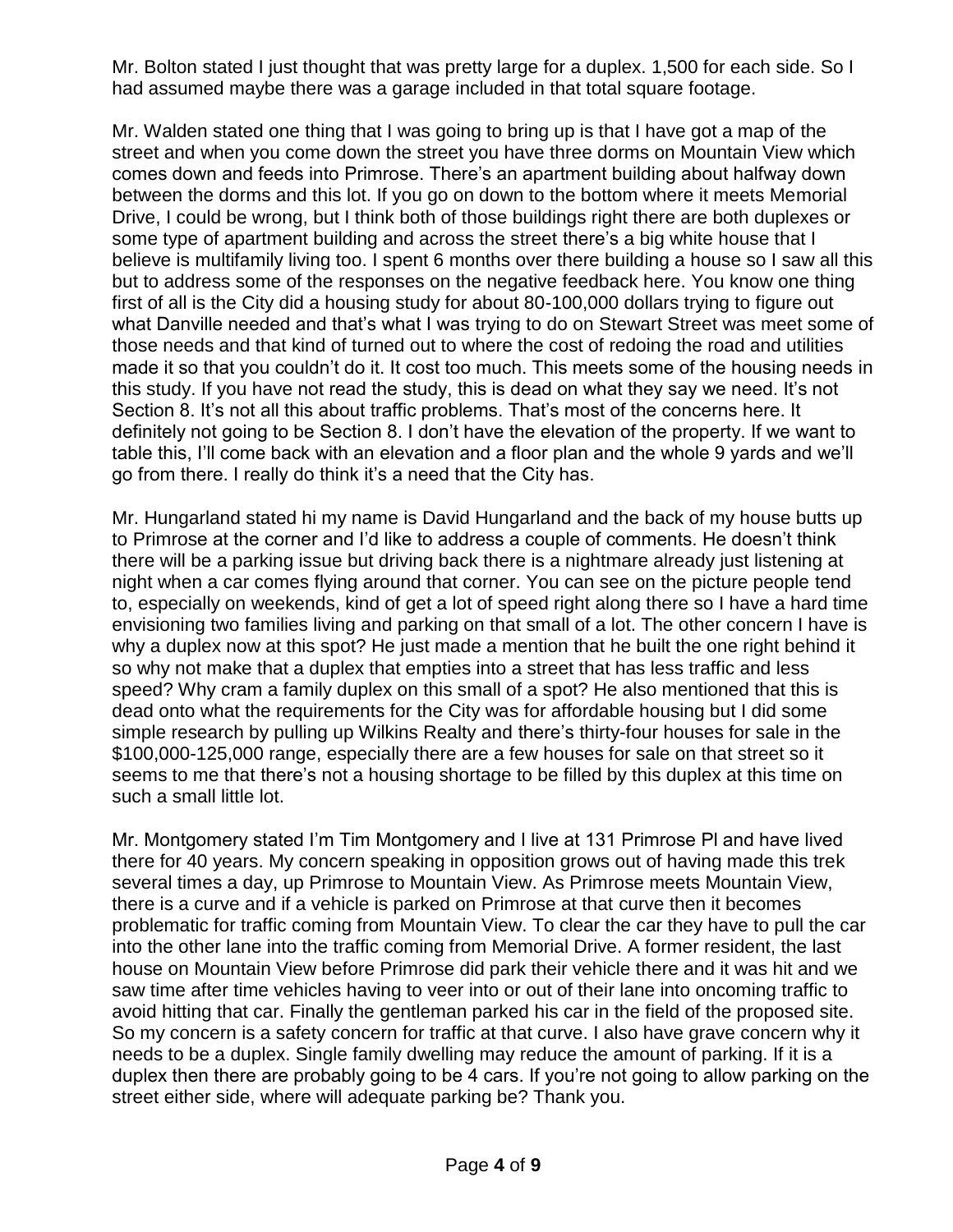Mr. Scearce stated just so we don't keep repeating ourselves, I think there is going to be garages and off-street parking. Anyone else wish to come speak?

Mr. Reynolds stated my name is James Reynolds and I live at 244 Mountain View Ave. which is slightly outside the notice window that the property owners received, but I have lived on Mountain View Ave. now for 22.5 years and I have also been victim of the excessive traffic. Some years ago a gentleman was driving at excessive speed down the street and I yelled at him to slow down. He slammed on brakes, almost backed over me, and then got out and physically assaulted me. I have been trying to get the City to do something about the speed on this street. It is terrible on both Mountain View and Primrose. A friend of mine who used to live in the apartments that Averett now has taken back as a dormitory, he was hit head-on on Mountain View not far from the intersection of Primrose Place because people are frequently coming up from Primrose and they cut the corner onto Mountain View so there is just insufficient traffic enforcement in that particular area to allow for the safety of the citizens and the traffic flow that exists now. To add vehicles pulling in and out at that location where the sight lines are poor to say the least from anything coming around the corner form Mountain View is really only to exacerbate the problem. I know that the police department has written a number of tickets on that street with the help of the City, we actually got the flashing speed limit signs. I'd be really interested to know the traffic count and how many of those vehicles come through at more than 10 over. I suspect that can probably be ascertained from the speed limit signs themselves because I think they do record that. But it is in my opinion inappropriate to have a duplex there. Again, as Mr. Montgomery noted if it is a single family residence, its zoned single family, then there's not really anything that anyone can do about it but I do think it also affects the character of the neighborhood. I'm opposed to it for that reason. Thank you.

Ms. Sampson stated hello I'm Wendy Sampson. 420 Maple Lane. I'm opposed to changing the current ordinance. I think single family is the neighborhood that we bought into and single family is where we would like it to stay. Do you plan on renting out these duplexes? Will you be the landlord or are you selling the duplex?

Mr. Walden stated either/or. We tried to sell the other house. Probably rental property.

Ms. Sampson stated you see I feel that that's the main issue that if you can't even sell a single family home, then selling a duplex creates a whole another issue. We don't need another landlord in that neighborhood. There are apartments in there but Averett owns most of them. Also, I'd like to point out that a majority of the homes in the neighborhood are brick. They're lovely. It's a wonderful street to drive down. It's an asset to the Averett community and to our own neighborhood and I would be fine with a single family home built but certainly not a duplex. We're opposed to it and don't want it to be changed. We prefer not to have it delayed any longer than we need to wrap it up. Thank you.

Mr. Walden stated one more thing. We're not trying to ruin the neighborhood. We basically came with the idea that there are dorms, apartment buildings, and other duplexes in the area. We're not trying to fight a battle to ruin the neighborhood. We just thought it would fit into the neighborhood just because of what all is around it. We would submit the elevation and good drawings to show that it's not going to be bad housing. You're right, there are a lot of houses for sale right now around Danville. It's hard selling a new house because there are older, cheaper houses around it. There are people in this housing study that come to Danville, some of these newer housing attracts doctors and young professionals. Not everyone wants the old housing where you've got to fix up the kitchen and do those sorts of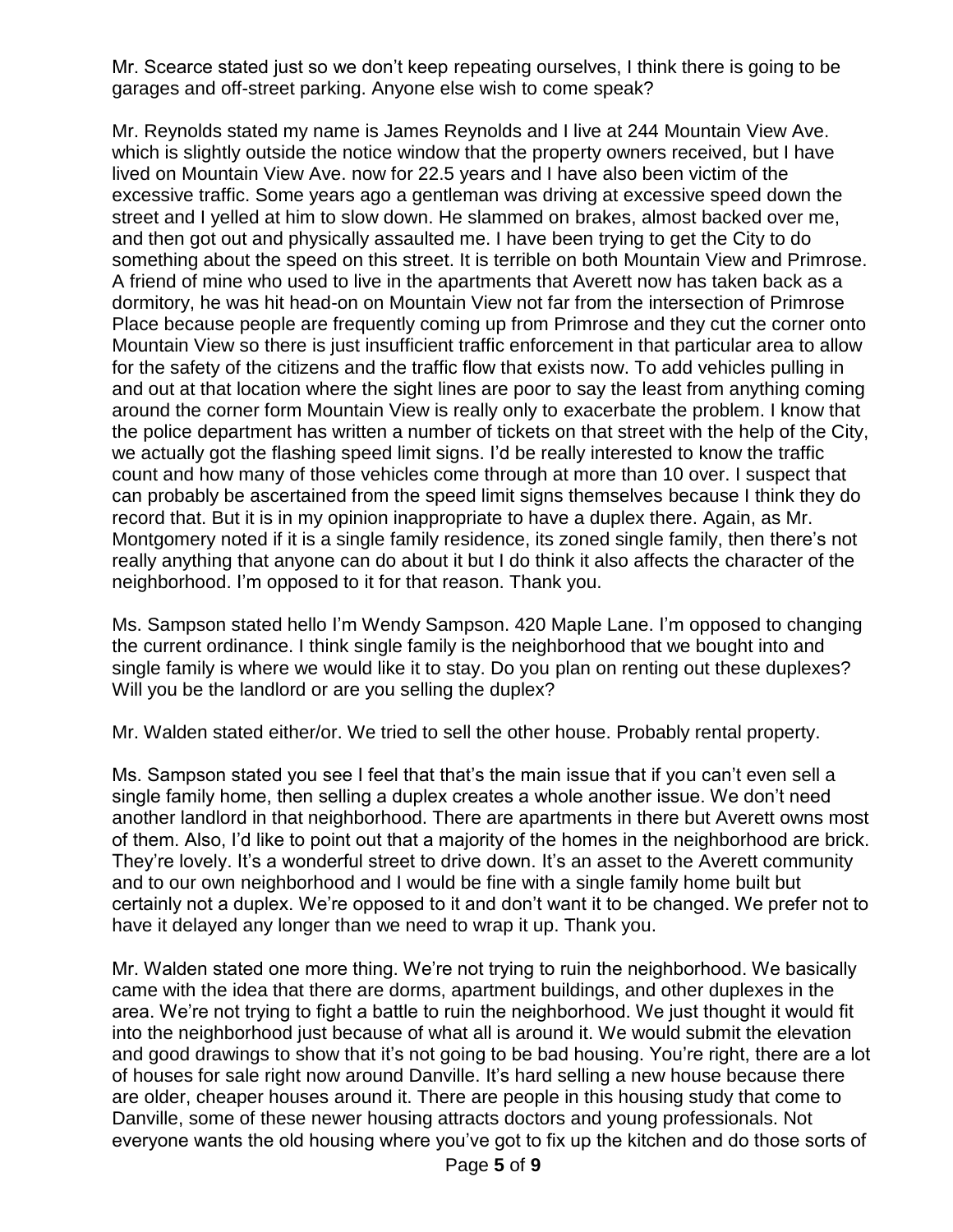things. It's really intended to be a good thing. Not a bad thing. Believe me, you don't get rich doing these houses around there. So yeah, we're not trying to ruin the neighborhood. It's your decision. It's for the City to create new housing. It is what it is. We'll do whatever we're told to.

Mr. Scearce stated let me ask you a question. Staff has recommended tabling for another month to give you an opportunity to talk with folks rather than just vote on it today. Would you be open to that?

Mr. Walden stated yes. You know, one more thing. I agree with these guys. The speed through there is crazy. That's a bad little turn there. We've had the speed radar machines on there for a long time now. I go to some other cities and they've got these wide speed bumps that the first time you hit it you remember and the next time you'll slow down. Maybe that's an option we should look at in that area because it is an issue.

Mr. Bolton stated do you have a floor plan that shows the exterior?

Mr. Walden stated yeah I've got all that and I should have it on me. This is just to show that it fits on the lot. I should have had all that.

Mr. Bolton stated like one of the speakers just said, there's a lot of brick homes there. If you did a villa type duplex that had brick and a nice garage and driveway that might be helpful. Just saying it's a duplex doesn't mean anything. It might be vinyl with a carport.

Mr. Walden stated yeah we don't want it to be a sore thumb in the middle of all these houses. We want it to fit into the neighborhood. So we'll get all that together for you for the next meeting.

Mr. Scearce stated do any of the commissioners have any questions for the applicant?

Mr. Wilson stated well this is kind of an ongoing thing with me. You obviously have a single family neighborhood. You have the apartments related to Averett. There's some other types of housing around there but with this level of neighbor concern, there is a desire to keep the integrity of the neighborhood so there's just no way that I can go forward on this in any way without elevations, conversations with the neighbors. The kind of thing we went through before. So it's going to be very difficult for me to do that and the neighbors really need to have an opportunity to weigh in on this. This is kind of a unique neighborhood of Danville. Part of our job I think is to maintain the integrity of neighborhoods and serve by making larger scale decisions too. Personally, I don't think this is ready to really be dealt with yet and I guess my question is whether it is "no" or "tabled." That's it.

Mr. Walden stated I used to live in the neighborhood and I've got two sons that live in the neighborhood so I'm very familiar with the neighborhood.

Mr. Wilson stated but that's over deep into Forest Hills. These homes really are on a thoroughfare area that leads down to Memorial Drive. I think it's critical that we watch these developments. This just doesn't seem ready to me.

Mr. Walden stated tabling is great for me.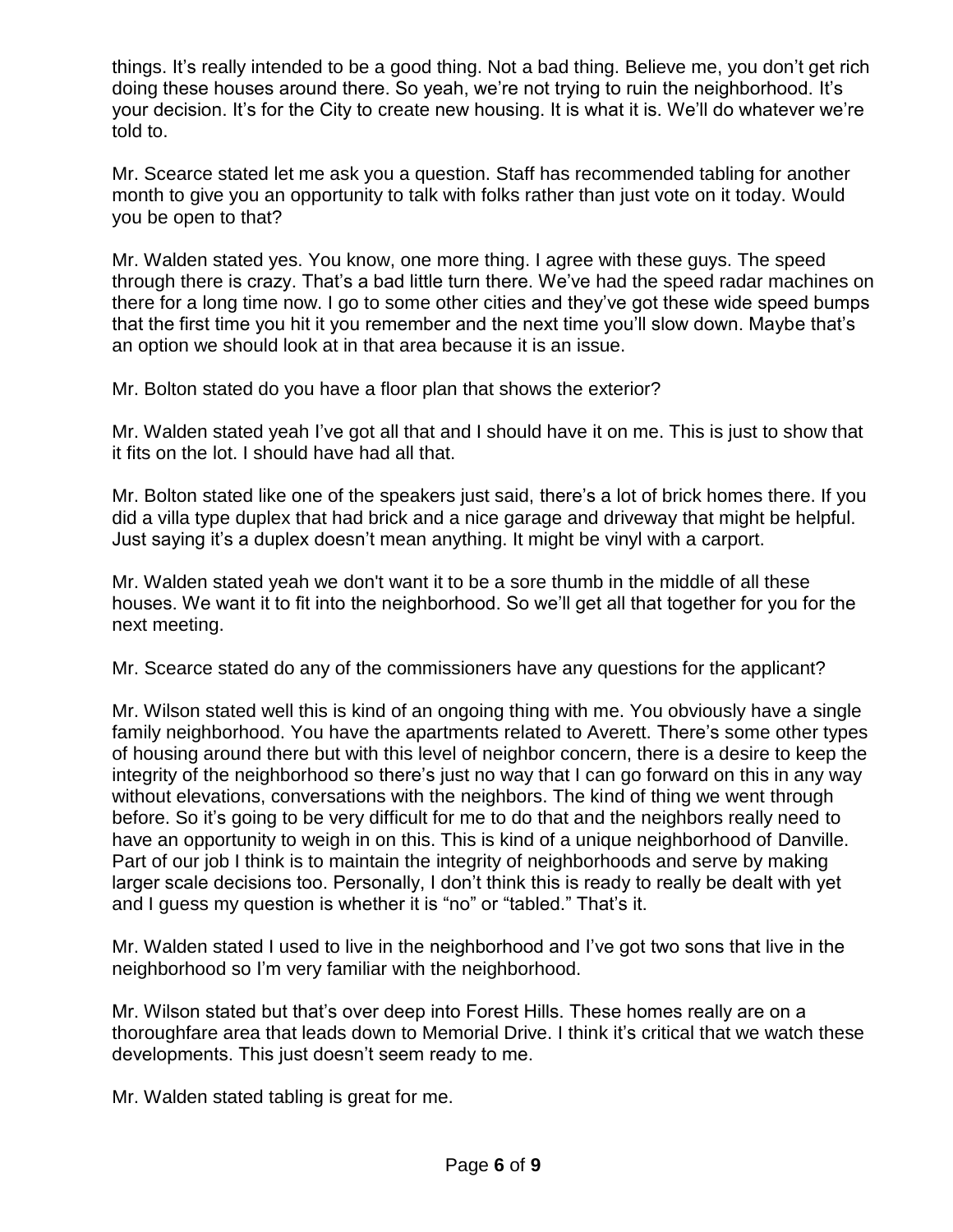Mr. Torrence stated I'm John Torrence and I live at 285 Mountain View and I am in opposition to this. I want the Planning Commission to maintain the zoning as it is. I ascribe no malicious intent to Mr. Walden building these housing except that the intent and the results are not necessarily the same thing. You mentioned that the house that you build was in the \$80,000 range. I know that my house, and we're certainly not wealthy people, is worth more than \$80,000 and I don't think that having any rental properties will do anything to enhance it. I really don't think I would raise any opposition to a single family dwelling. I think you can do anything you want with it within the confines of the zoning code as it is. As I say, I've been there for 66 years and I think it could be said that I am the oldest lived resident of that area. I think there's just one person in the Forest Hills area that has been there longer than I have so I have a vested interest in this. You don't need to create a problem where none exists. Does anyone have questions for me?

Mr. Scearce closed the Public Hearing.

Mr. Scearce stated again just to clarify, this is not a rezoning. The zoning will stay OT-R. This is just a Special Use Permit that does allow for duplexes in that particular zoning but it does have to come before the panel for a Special Use Permit. So that being said, any other discussion?

Mr. Wilson stated yeah I have some questions. So if we were to offer this Special Use Permit on this particular corner, does that set some sort of precedent for us now that we're bound by? Others may want to do a very similar thing. I know that each one would come back but practically speaking, would it make it more difficult to deny someone, say, 5 houses up the street?

Mr. Gillie stated no it would not make it difficult. That's why there is a Special Use Permit process. Each case is looked at individually. It's not a by-right issue that would just come in without coming to you. The Special Use Permit process notes that there are practicalities with the property that have to be looked at. So just because you approve it on this doesn't meant that you have to approve it on another. So if you're worried about setting a precedent, no. that's the whole reason for this, is that you look at each one and each one stands on its own merits.

Mr. Bolton stated if it were going to be rezoned, to say, multifamily, and it was coming here for a zoning change to a fourplex, would you see that as spot zoning? I know from time to time, but are there enough duplexes there that it would not be spot zoning?

Mr. Gillie stated no it would be spot zoning. The reason being is that you can have a duplex in a single family district by Special Use Permit. The single family district is predominantly single family but allow in special cases for the additional unit if they go through this process. If they're trying to rezone for a multifamily, it would change the density of the property. That is when the parking would come in. You would have more traffic than what's usually a single family so we would look at that as for sure spot zoning. In this case it is not because it is permitted within the underlying zoning district but it does have to go through that Special Use Permit process.

Mr. Bolton stated even though there are other duplexes?

Mr. Gillie stated those other duplexes are there, have been there. The old zoning code, probably three codes ago used to allow for a mix. We have gotten away from that and in the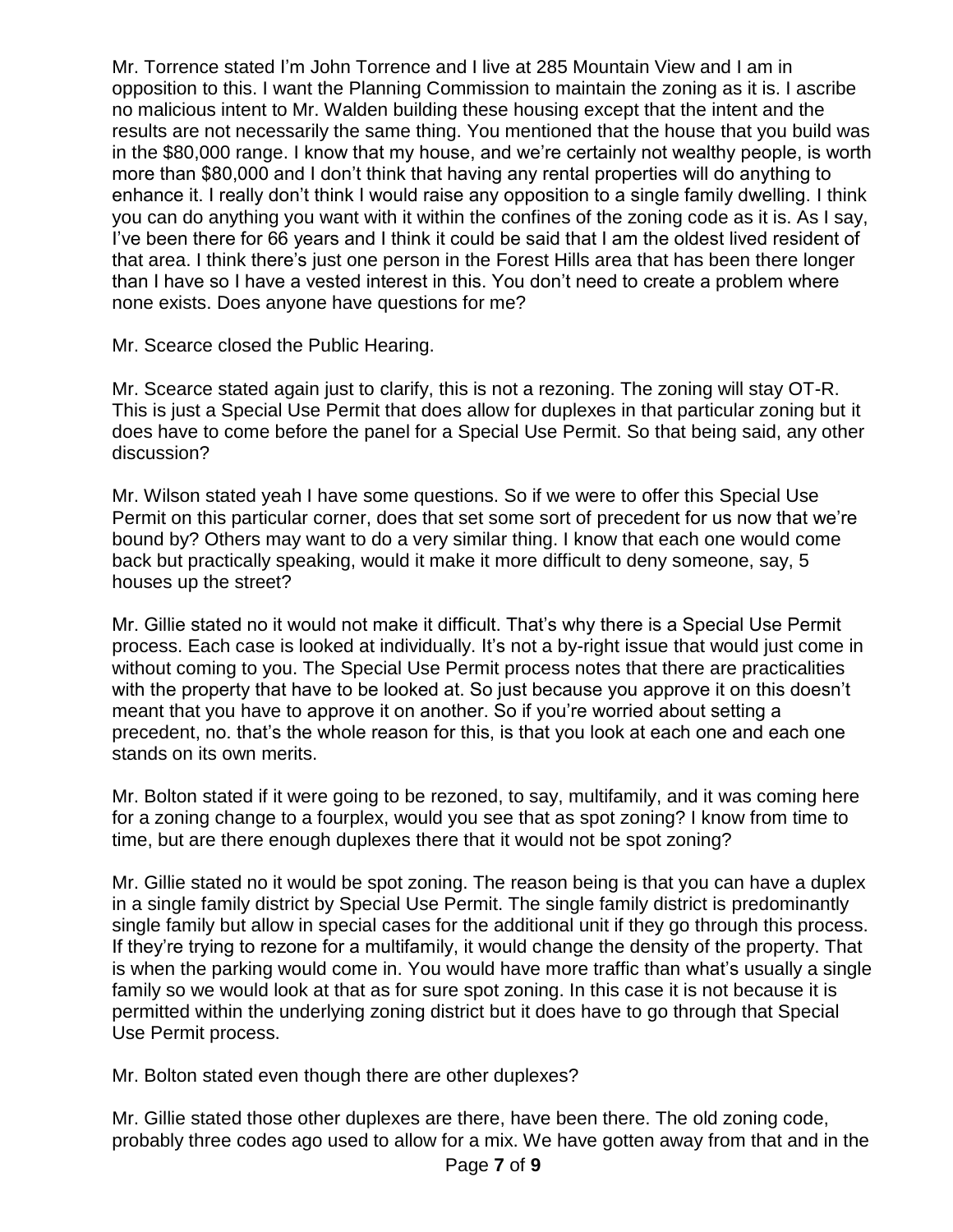last zoning code, the most current zoning code we brought it back because we felt it reflected more the development that had occurred in the past. But we still wanted it to go through the Special Use Permit process just for this reason, to get the neighbors involved and to give everyone a chance to talk it out and do what's best for the community.

Mr. Jones in the time that you're staff has been doing this, have they ever had a situation where they had this many oppositions write in?

Mr. Gillie stated yes.

Mr. Wilson stated if we deny the Special Use Permit, in other words, for this particular case we've got it right now but we don't have any elevations, there are things that I would want to see before there's any chance I would go forward with it. So let's just say we deny it today. What position does that put Mr. Walden in if he wants to resubmit? What does that do? I know our choices are going to be more or less, table or to deny or to approve. I'm questioning what happens if we deny? What options does he have?

Mr. Gillie stated if you recommend denial it still goes to City Council. City Council has the option on January 3<sup>rd</sup> of recommending approval, recommending denial. They could table it. They could also send it back here for reconsideration so just because you've recommended denial does not stop the process. That's one reason why Staff recommended to table it is because we feel that if the neighbors and Mr. Walden sit down they may be able to come to an agreement similar to what we came to on Stewart Street. Stewart Street took a little while to get everybody involved but we got everybody involved and got to a point where everyone was in agreement, went to Planning Commission and City Council and it was approved. We think that can happen here and that's why we're offering that. But if you recommend denial, it still proceeds on just like any case would.

Mr. Wilson stated ok so let's assume that we recommend denial and City Council recommends denial, they follow our recommendation. Then what position is he in?

Mr. Gillie stated he could come back and build a single family house on the property, he could wait nine months because of the time frame and come back and ask for the Special Use Permit to have the duplex again. Maybe provide additional information. That would give him additional time to maybe meet with the neighbors. He could do something else on that property that complies with the underlying zoning.

## **Mr. Garrison made a motion to postpone** *PLSUP20160000295* **as submitted. Mr. Dodson seconded the motion. The motion was approved by a 7-0 vote.**

# **II. MINUTES**

**The November 7, 2016 minutes were approved by a unanimous vote.**

### **III. OTHER BUSINESS**

Mr. Gillie stated as some of you are aware, I've been promoted to Director of Community Development for the City of Danville. In the meantime, I'll still serve as both the Director of Planning until such time that as replacement is hired. So you're not quite losing me. Probably in a few months. Then I'll drift away. But staff will be able to handle it, quite capably, in my absence. Next month we'll do our election of officers so that's the meeting